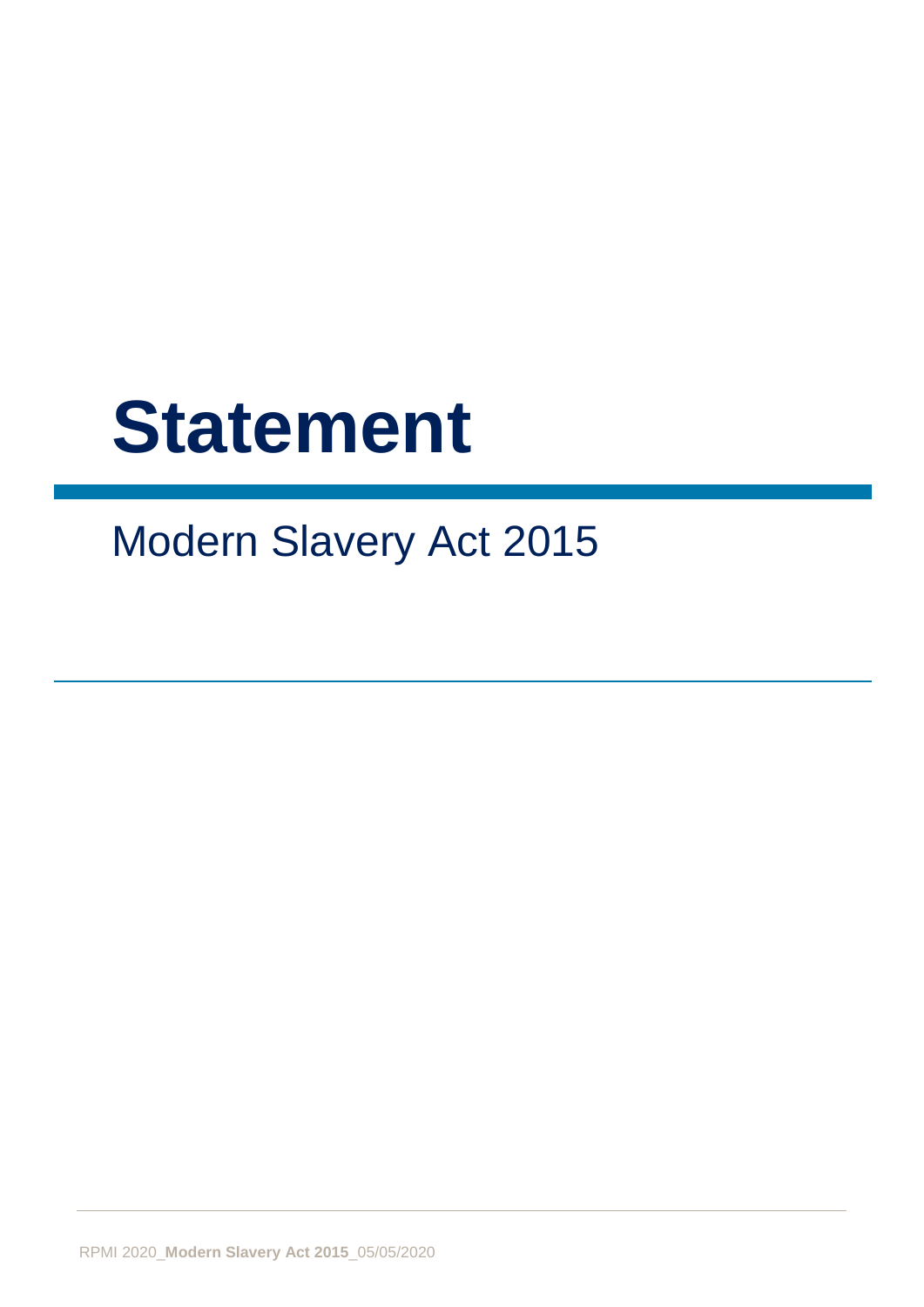### Modern Slavery Act 2015

#### **Introduction**

This statement is made on behalf of RPMI Limited ("RPMI").

Modern slavery, in all its forms of slavery and servitude, forced or compulsory labour and trafficking is a crime, and a violation of fundamental human rights, which will not be tolerated within our own business, or in any of our supply chains.

We are proud of the steps we have taken to combat slavery and human trafficking at RPMI. We have a zero-tolerance approach to modern slavery, and are committed to acting ethically and with integrity in all our business dealings and relationships, and to implementing and enforcing effective systems and controls.

We are also committed to ensuring there is transparency in our approach to tackling modern slavery throughout our supply chain, and we expect the same high standards from all of our contractors, suppliers and other business partners.

#### **RPMI**

RPMI was born out of the rail industry. We employ circa 450 employees across three locations in Darlington, London and Coventry. Today we continue to support over 100 employers within the Railway Pension Scheme in relation to investment management, currently managing approximately £30bn of assets for the Scheme. This puts the Scheme within the top five pension funds in the UK, in terms of assets under management.

Our purpose, to 'secure our members' future', is at the heart of everything we do and will continue to be in the years ahead.

#### **Our HR Policies**

We have robust HR policies and procedures in place, and an employee Code of Conduct to ensure the fair treatment of all employees. We comply with all applicable employment legislation relating to employee terms and conditions, including payroll, and we invest in supporting the health and wellbeing of our staff.

We carry out fair and transparent recruitment processes and ensure that our recruitment agencies comply with these requirements in the provision of agency staff, through regular meetings in which practices are reviewed.

#### **Our Investment business**

RPMI will exclude companies from our listed equity portfolios, on an exceptional basis, for severe conduct controversies, which could include modern slavery.

#### **Our Systems**

Our systems are designed to ensure effective risk assessment and management in relation to slavery and human trafficking risks:

- Identify and assess potential risk areas in our supply chains;
- Mitigate the risk of slavery and human trafficking occurring in our supply chains;
- Monitor potential risk areas in our supply chains; and
- Protect Whistle Blowers